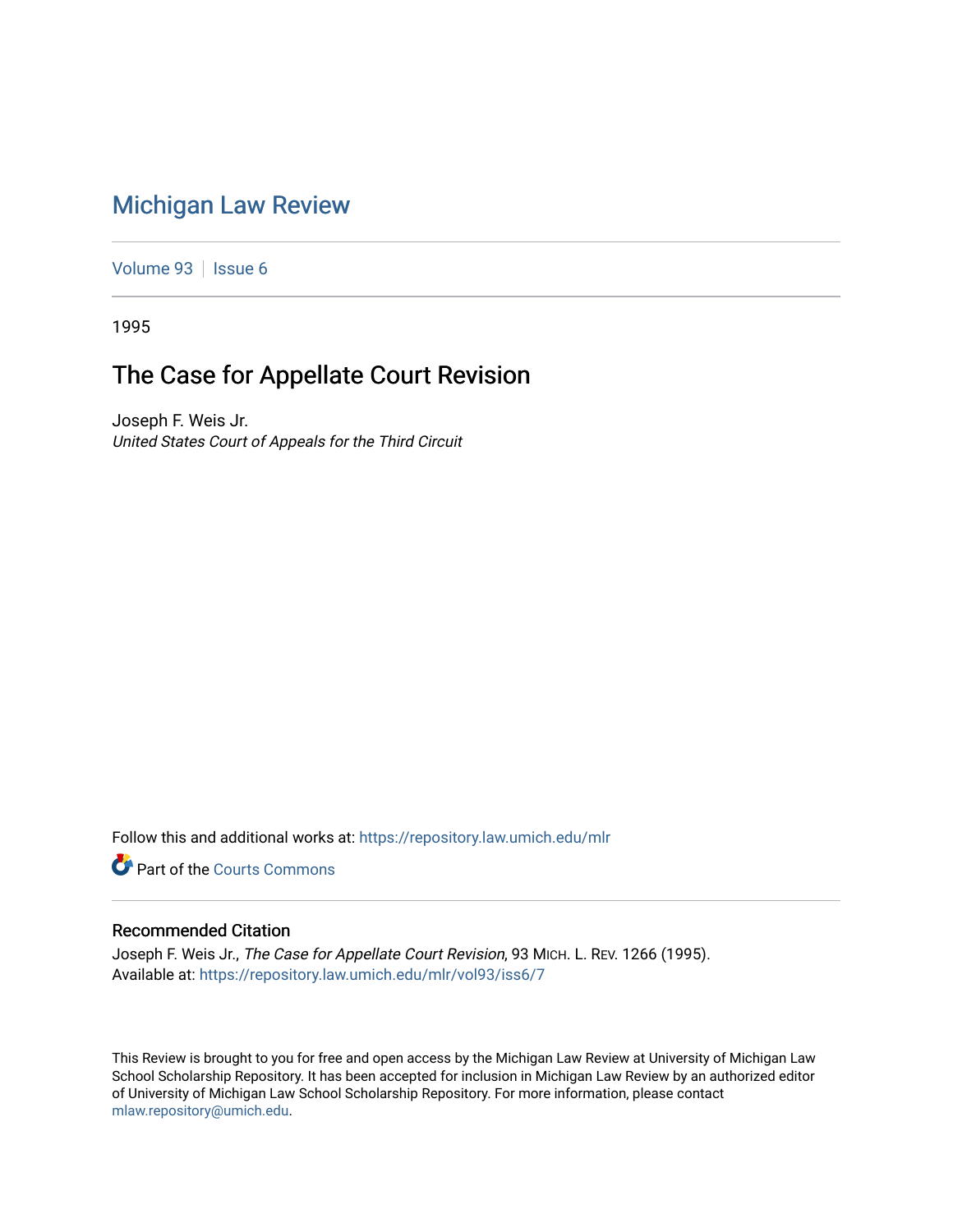### **THE CASE FOR APPELLATE COURT REVISION**

#### *Joseph F. Weis, J'.\**

RATIONING JUSTICE ON APPEAL: THE PROBLEMS OF THE **U.S.** COURTS OF APPEALS. By *Thomas E. Baker.* St. Paul, Minnesota: West Publishing Co. 1994. Pp. xxi, 445. \$30.

That the U.S. courts of appeals are in trouble is obvious to many close observers. Skeptics who question the existence of a crisis point to the fact that the appellate courts are relatively current in their caseload, despite the soaring number of appeals within the past thirty-five years. Comforted by the disposition statistics, the doubters see little need to worry about such matters as the radical changes in appellate procedures that have occurred and are content to sit back, complacently awaiting the arrival of a "real" crisis before taking any steps to modify the century-old system of appellate courts.

Professor Thomas E. Baker<sup>1</sup> takes quite a different view. He writes wistfully, "Gone forever are the days when every federal appeal was fully briefed and orally argued and then decided with a written opinion collegially produced by a three-judge panel with the full focused attention and active participation of each individual circuit judge" (p. 287). The deletion or curtailment of various stages of the ideal appellate procedure smacks to him of "rationing justice on appeal," the title he has chosen for his comprehensive study of the problems of the U.S. courts of appeals.

In 1988, Congress created the Federal Courts Study Committee and assigned to it  $-$  in addition to a broad mandate to examine the problems of the federal courts - the task of studying the structure of the appellate courts.2 Baker served ably as Associate Reporter of this Committee, working directly with the subcommittee on administration, management, and structure. In addition, he has written extensively on various aspects of the federal court system3 and

<sup>\*</sup> United States Circuit Judge, United States Court of Appeals for the Third Circuit; B.A., Duquesne University; J.D., University of Pittsburgh. - Ed.

<sup>1.</sup> Alvin R. Allison Professor, Texas Tech University School of Law.

<sup>2.</sup> Federal Courts Study Act, Pub. L. No. 100-702, 102 Stat. 4644.

*<sup>3.</sup> See, eg.,* Thomas E. Baker, *An Assessment of Past Extramural Reforms of the U.S. Courts of Appeals,* 28 **GA.** L REv. 863 (1994); Thomas E. Baker, *Imagining the Alternative Futures of the U.S. Courts of Appeals,* 28 **GA.** L. Rav. 913 (1994); Thomas **E.** Baker, *A Pro*posal that Congress Create A Commission on Federal Court Structure, 14 Miss. C. L. REV. 271 (1994); Thomas **E.** Baker, *Proposed Intramural Reforms: What the U.S. Courts of Appeals*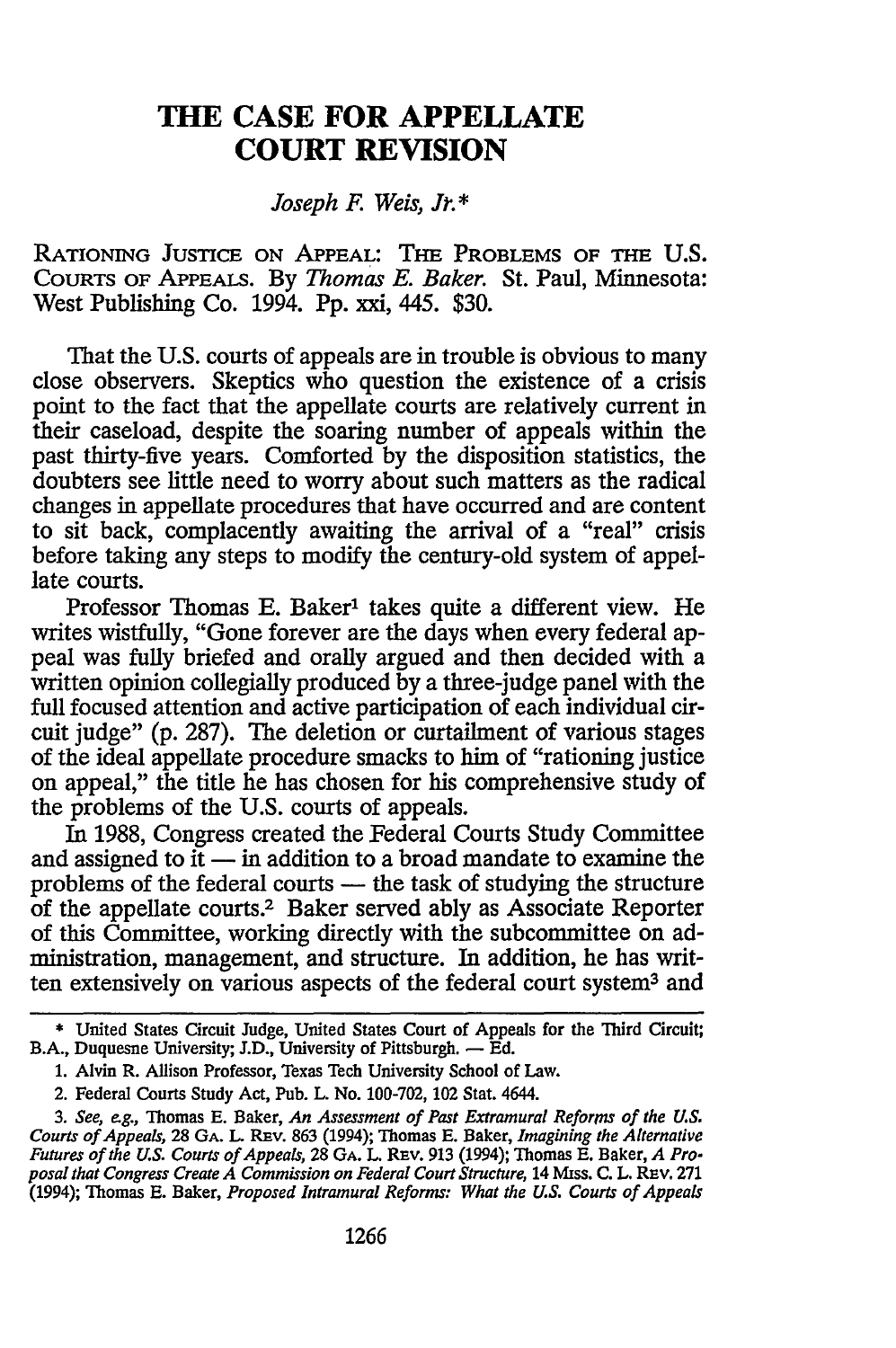is therefore particularly well qualified to examine some of the suggestions for its reorganization.

The dramatic increase in the workload of the courts of appeals is beyond dispute. In 1960, approximately 4000 appeals were filed. By 1990, that number had risen to 40,000, a ten-fold increase in a mere thirty years. Not only has the number of appeals in absolute terms soared, but the rate of appeal has increased as well — from one in forty district court dispositions in 1960 to the current one in eight, a five-fold increase.<sup>4</sup>

In 1960, there were 68 circuit judges. In 1990, there were 168, only approximately two-and-one-half times more. Comparing the number of appeals per panel demonstrates the increased workload of the individual judge: there were **172** such appeals in 1960, and 787 in 1990.<sup>5</sup> Even if the ratio of circuit judges to the number of appeals was low in 1960, the dramatic increase reflected in the 1990 ratio represents a significant augmentation in the responsibility of each circuit judge.

Baker discusses the various changes in procedure that have been adopted to keep the courts current. He describes in detail such controversial measures as reduced opportunity for oral argument, screening of cases by staff attorneys, filing of decisions without opinions, nonpublication of opinions, and increased use of law clerks to draft opinions. The author concedes that without these "intramural reforms," the courts of appeals as we know them would not have survived, but he asserts that as a result, the courts have become quite different institutions from the ones of only a few years ago.

The various procedures that courts have adopted to keep from being inundated have received substantial criticism. After observing these modifications for some years, however, it seems more appropriate to ponder, "What else could the courts have done?" With a sense of discouragement one is also tempted at times to ask, "Does anyone really care?"

4. **FEDERAL COURTS** STUDY COMM., REPORT OF **THE FEDERAL** COURTS STUDY **CoMMIT-TEE 110** (Comm. Print 1990).

*Might Do to Help Themselves,* 25 **ST.** MARY'S **LW.** 1321 (1994); Thomas **E.** Baker, *Some Preliminary Thoughts on Long-Range Planning for the Federal Judiciary, 23 TEX. TECH L.* REv. **1** (1992); Thomas E. Baker & Denis **I.** Hauptly, *Taking Another Measure of the "Crisis of Volume" in the U.S. Courts of Appeals,* <sup>51</sup>**WASH.** & LEE L. REv. 97 (1994); Thomas E. Baker & Douglas D. McFarland, *The Need for a New National Court,* **100** HARv. L. REv. 1400 (1987).

*<sup>5.</sup>* **1960** DiREcroR ADmi. OFF. **U.S.** CTS. **ANN. REP.** 68; **1990 DIRECrOR ADMIN. OFF. U.S.** Crs. **ANN.** REP. 3 (indicating that the authorized number of federal appellate judgeships is 156; the figure provided in the text was calculated by adding the number of federal circuit judges (12) to 156).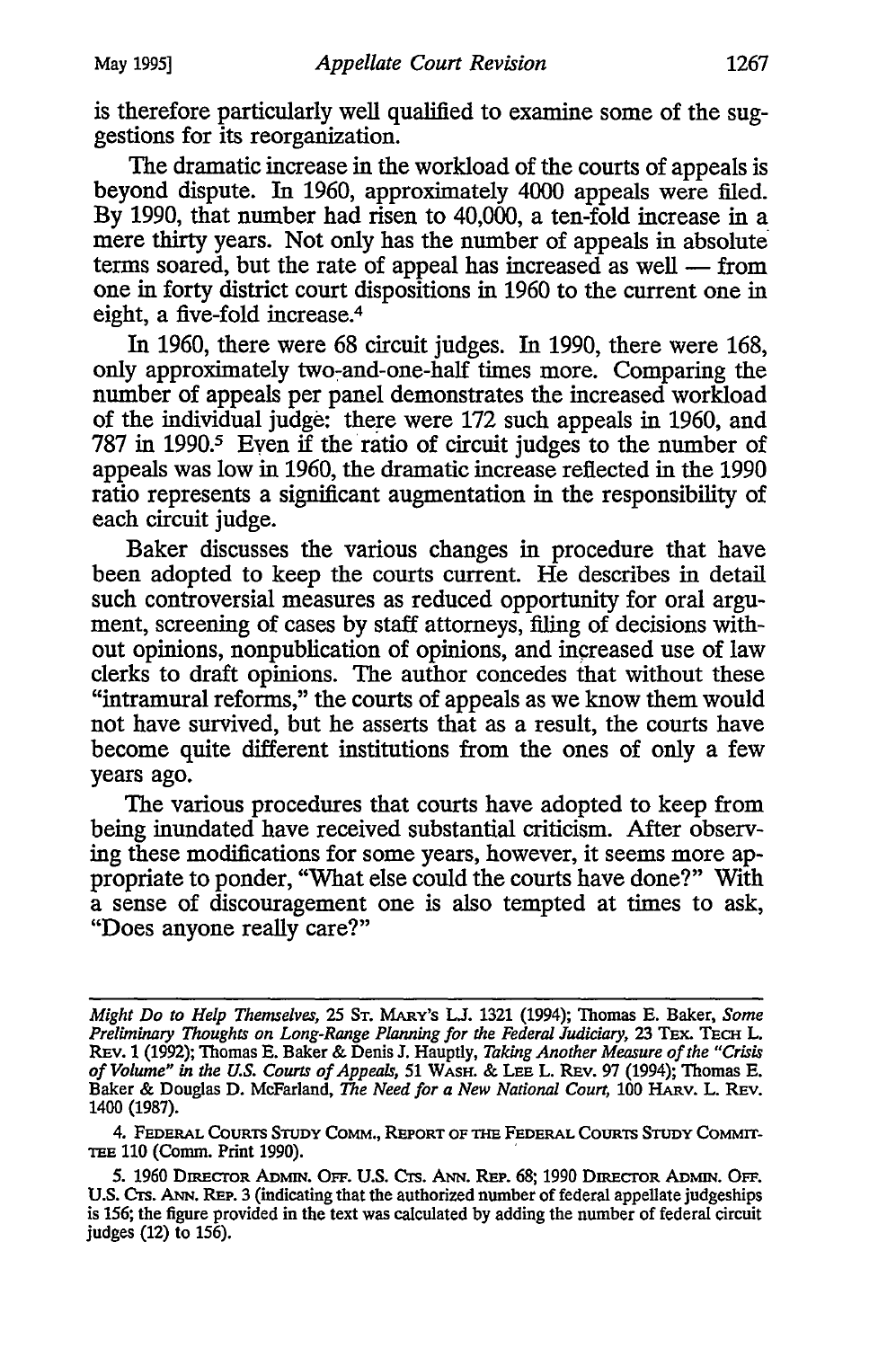Although a few commentators have decried the increasing bureaucratization of the federal judiciary,<sup>6</sup> this process continues unabated. Indeed, some courts have devised systems for quickly screening in wholesale batches cases staff attorneys deem to be of little merit. Staff attorneys assigned to the cases meet with a panel of three judges and orally present the cases to the panel, along with a proposed dispositive memorandum order or judgment. Although disposition of the cases by the judges must be unanimous, it appears that many of the judges who participate in the process do not have time even to read the briefs.

It is undeniable that many cases have no reason for being on appeal other than the fact that the appellant did not like the result in the trial court. The time spent in processing cases of this nature necessarily decreases that available for the careful consideration of appeals that are complex or that raise serious issues. Nevertheless, one may argue that if the law permits an appeal of right, the judges should personally read the briefs, particularly if they do not find the case requires oral argument.

Baker recognizes that we cannot return to the good old days, but he worries that the current intramural reforms may result in a "bureaucracy ... deciding what the bureaucracy can decide and what needs to be passed on to the judges" (p. 164). He maintains that reforms should be "evaluated in terms of the quality of appellate adjudication, not in terms of history or efficiency" (p. 164).

We seem to be in an era when federal circuit judges are becoming mere case processors, presiding over a system that is resigned to dispose of more and more appeals every year while less and less time is available for thoughtful deliberation. It has often been said that courts are not created for judges. That is true, but it does not follow that the benefits of collegiality and careful reasoning are of little or no concern to the public. Collegiality  $-$  in the sense of a group action to decide an issue  $-$  is the very essence of an appeal in the common law system.

Congress has shown no interest in limiting the caseload of the federal courts and, to the contrary, has continued to expand their jurisdiction. The ever-increasing federalization of the criminal law is but one indication of this trend. Any realistic appraisal of the future must recognize that despite the judiciary's efforts to restrain the growth of jurisdiction, Congress will continue to augment, not shrink, the work of the federal courts.

*<sup>6.</sup> See, eg.,* Harry T. Edwards, *The Rising Work Load and Perceived "Bureaucracy" of the Federal Courts: A Causation-Based Approach to the Search for Appropriate Remedies,* 68 Iowa L. Rev. 871 (1983); Owen M. Fiss, *The Bureaucratization of the Judiciary*, 92 YALE L.J. 1442 (1983); Patrick E. Higginbotham, *Bureaucracy - The Carcinoma of the Federal Judiciary,* 31 **ALA.** L. REv. 261 (1980); Alvin B. Rubin, *Bureaucratization of the Federal Courts:* The Tension Between Justice and Efficiency, 55 NOTRE DAME L. REV. 648 (1980).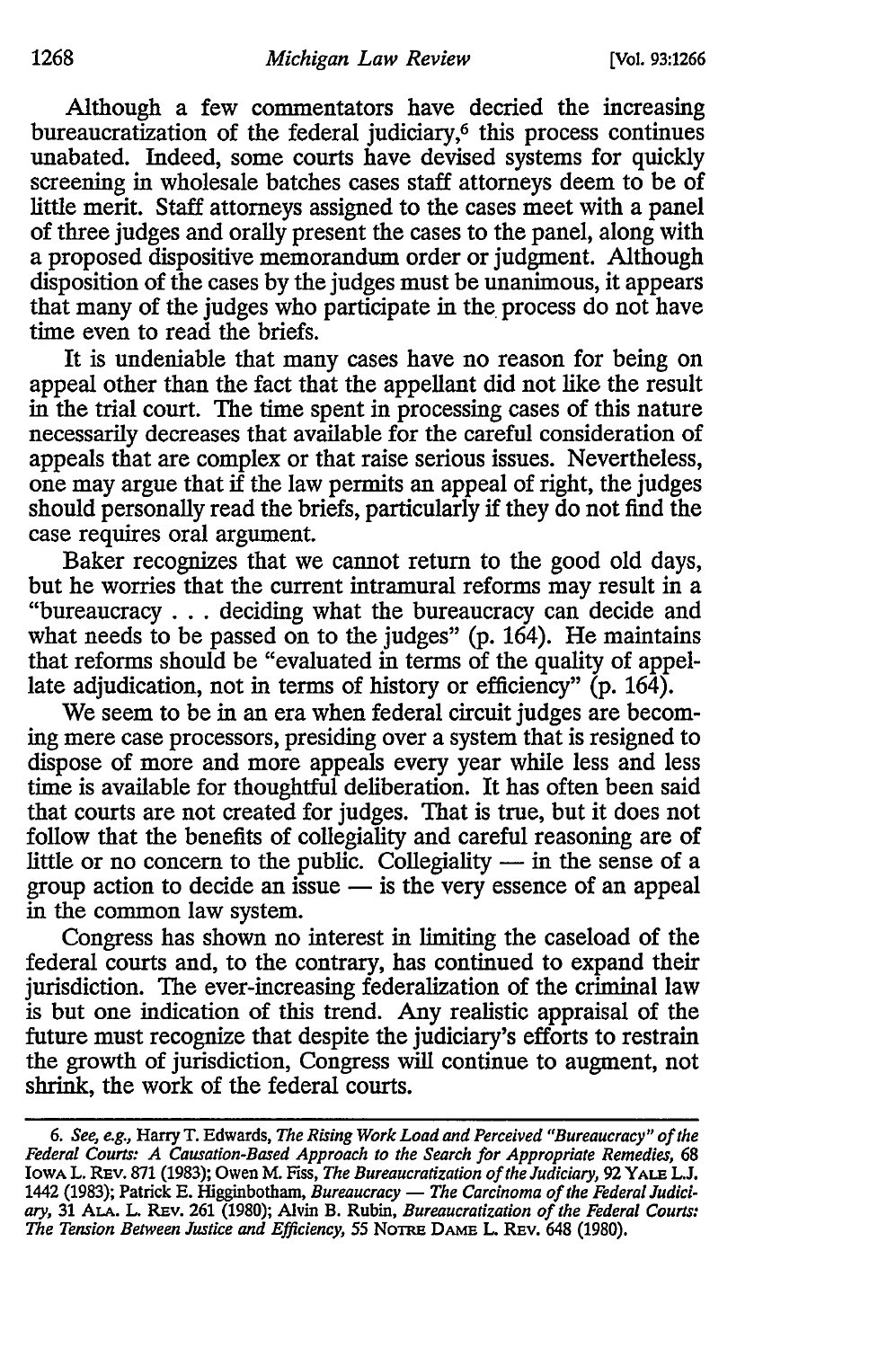Because the efficiency of the intramural modifications of procedure have pretty much run their course, Congress will continue to resort to the problem-loaded practice of adding more judges to the federal bench. This solution carries with  $it -$  in the appellate courts particularly **-** the erosion of coherence and consistency. The continued increase in the number of appellate judges will inevitably impose ever more severe strains upon the century-old U.S. courts of appeals.

The Evarts Act of 1891,7 which created the federal intermediate appellate courts, was - like most legislation - a compromise among differing views. Although the organization that emerged was adequate to cope with the conditions that existed at the time, serious defects have developed and have become glaringly apparent, particularly in the past fifty years.

The most striking development has been the undermining of the fundamental concept of federal law uniformity. At the time of the creation of the circuit courts of appeals in 1892, the Supreme Court was able to supervise the development of national decisional law. As time went on, however, the courts of appeals developed an "ersatz autonomy" through which they recognized stare decisis within their own circuits but accorded only "persuasive" authority to the decisions of other courts of appeals. An unfortunate opinion of the Supreme Court in 1900, *Mast, Foos & Co. v. Stover Manufacturing Co.,8* encouraged this balkanization, holding that one circuit court of appeals was not required to accept the decision of another circuit court of appeals. Most probably, the Supreme Court did not anticipate the growth of the courts of appeals and the trouble its opinion would create for itself and the nation in the future.

In any event, the reviewing capacity of the Supreme Court has failed to keep pace with the flood of opinions issued by the courts of appeals. In 1924, the Supreme Court reviewed about ten percent of these decisions, an adequate level of supervision to ensure uniformity.9 In recent years, however, that figure has dropped to less than one percent, while the percentage of appellate cases raising serious questions of federal law has increased.

Questions of constitutional and federal statutory law in the courts of appeals are too often decided as if the country were a federation of circuits rather than one nation. But as Baker points out, "The theoretical underpinning of the Constitution, revealed in the Supremacy Clause and in the provision for one Supreme Court, is a commitment to a single uniform national law" (p. 262).

<sup>7.</sup> Act of Mar. 3, 1891, ch. 517, 26 Stat. 826.

<sup>8. 177</sup> U.S. 485 (1900).

<sup>9.</sup> Baker & McFarland, *supra* note 3, at 1405.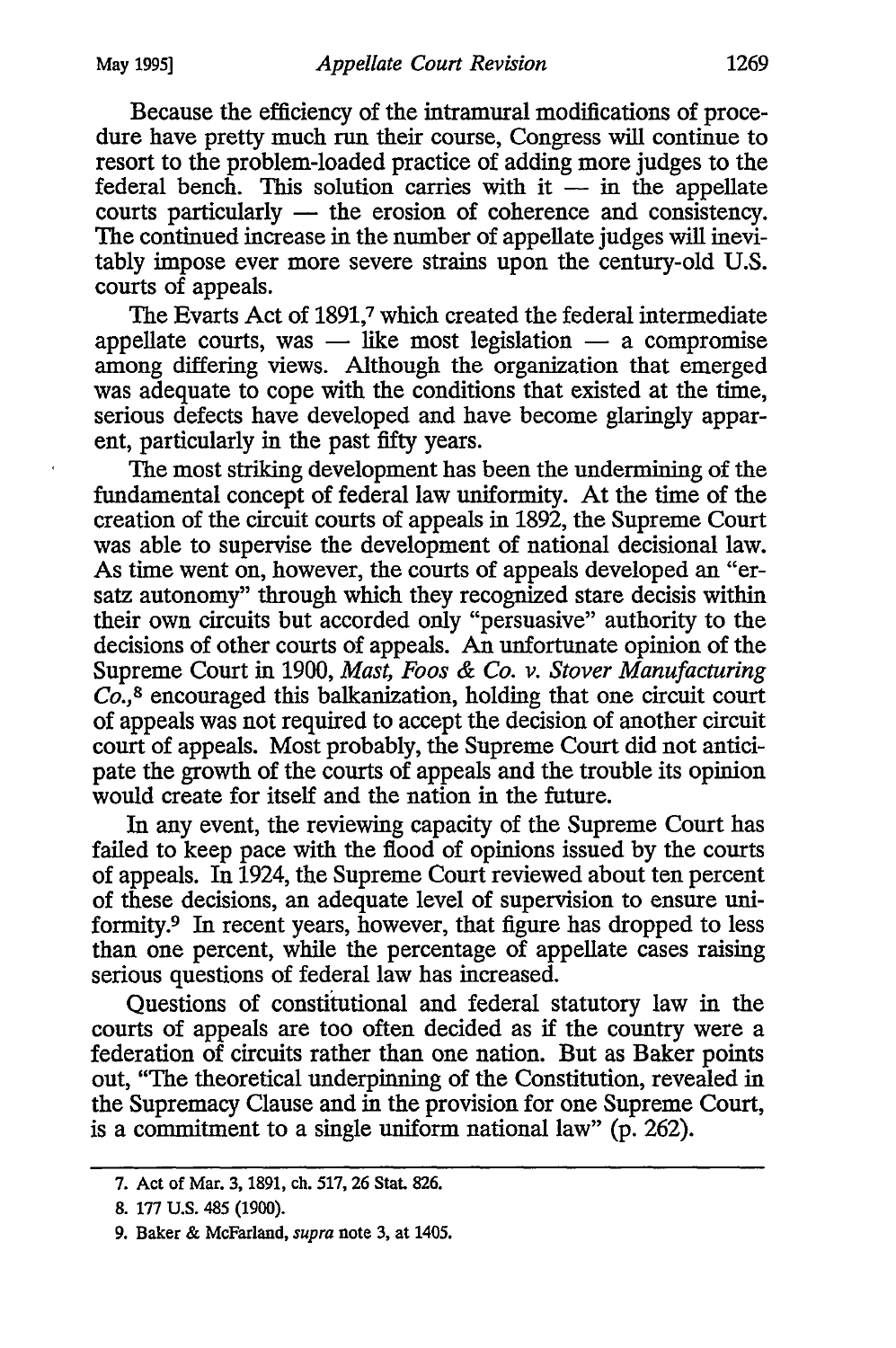This premise of national uniformity has given way to an emphasis on the "law of the circuit" to ensure consistency at least within a court of appeals. The freedom of courts of appeals to follow their own bent has been dubbed "percolation," a process that proponents contend eventually leads to the "right" result. It may be that the advocates of percolation are simply trying to put the best face possible on a situation that has grown to the point where regional variation of what should be nationally consistent law has attained some degree of legitimacy. The fact that balkanization exists, however, does not mean that it is appropriate or should be tolerated.

Another weakness of the federal appellate system that has become more apparent is its dependence upon geographical designations called "circuits" that have their roots in the Judiciary Act of 1789.10 The organization of the appellate courts today reflects the travel and communications considerations that were so important two hundred years ago.

Because of periodic tinkering with the boundaries of the circuits without real consideration of the validity of the basic premise, the territorial organization of the federal appellate system is a hodgepodge of historical accident. The First Circuit consists of four small states in the northeastern part of the country as well as the Commonwealth of Puerto Rico and has an appellate bench of six judges. The Ninth Circuit, on the other hand, includes nine states in the western part of the United States, as well as Guam and the Pacific possessions. The Ninth Circuit has twenty-eight circuit judges and is asking for ten more. The Court of Appeals for the District of Columbia serves the smallest geographical area, limited as it is to the District of Columbia.

Baker recognizes that restructuring the courts of appeals is an issue separate and distinct from that of controlling the size of their caseload. He makes this clear by pointing out that a reorganization of the courts will not remove one appeal from the appellate courts' collective docket (p. 186). Nevertheless, the increasing volume of cases and the concomitant necessity of accommodating additional judges within the appellate courts mandate a thorough study of the system. Court restructuring will not reduce the number of appeals, but the number of appeals mandates a systemic restructuring to cope with the onslaught.

Baker points out that to do nothing is to make a choice to maintain a structure with serious weaknesses that future demands will only exacerbate. In *Rationing Justice on Appeal,* he analyzes a number of nonexclusive restructuring proposals by the Federal Courts Study Committee (pp. 238-79). These suggestions include:

<sup>10.</sup> Act of Sept. 24, 1789, ch. 20, 1 Stat. 73.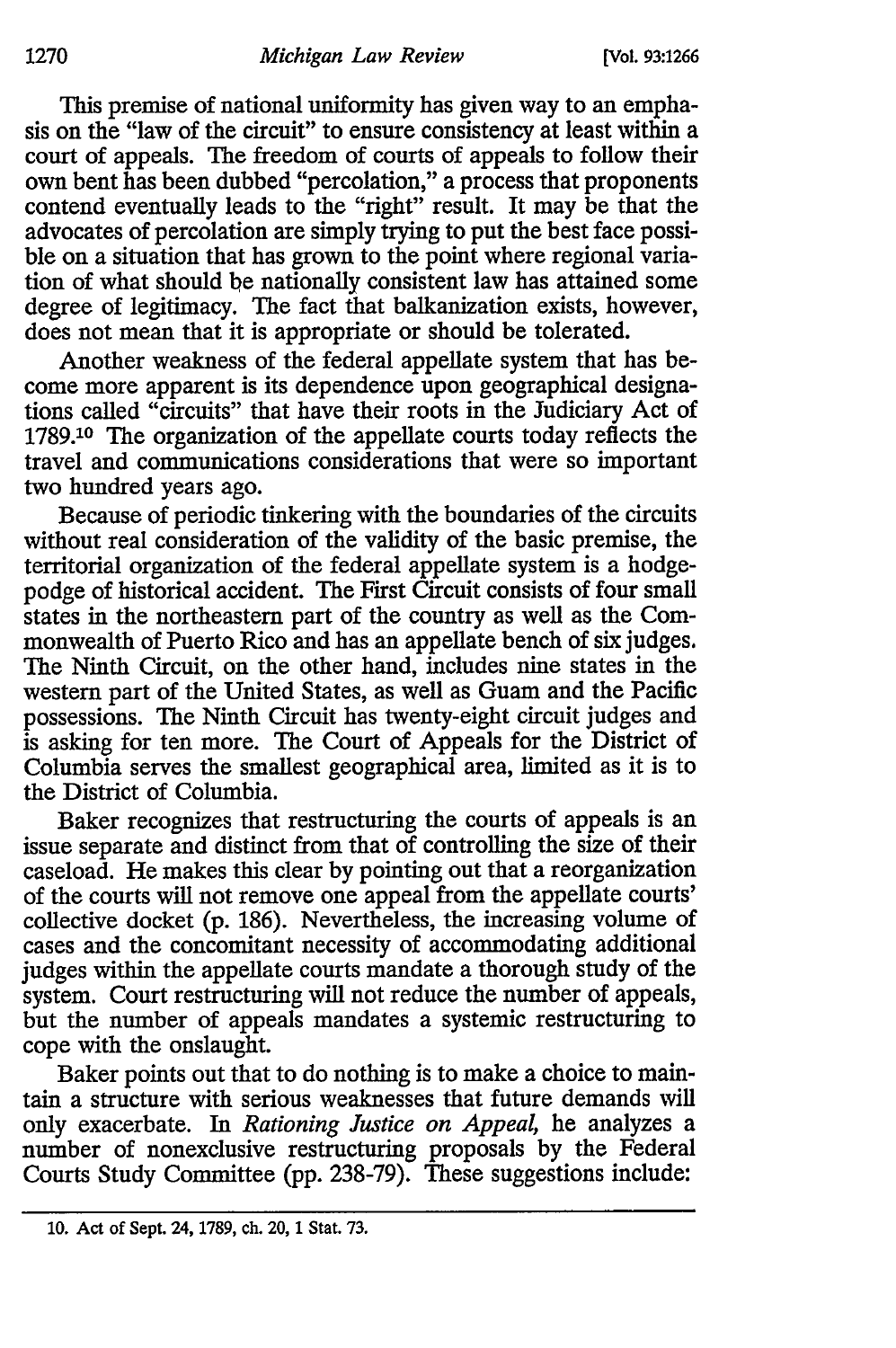1. dissolving the present circuit boundaries and creating a unified court consisting of regional divisions of nine members that would follow national instead of circuit stare decisis;

2. creating regional courts of nine judges with four or five upper-tier appellate courts to maintain consistency;

3. creating subject-matter courts on a national basis or as panels within existing courts of appeals;

4. creating a single, centrally organized appellate court;

5. consolidating existing circuits into perhaps five "jumbo" regions.

Although he discusses each of these options and some variations without endorsing any one, Baker leaves no doubt as to his feeling about the need for reform. He explicitly takes issue with the idea that it is somehow possible to maintain the status quo.

The choice, of course, must be made by Congress. If it chooses to retain the present system, "it should do so after careful study and deliberation, with a full understanding of the implications for the federal appellate system and not because of a political paralysis or out of an attitude of benign neglect" (p. 233). In Baker's view, doing nothing would be "irresponsible" and as "radical" as both some of the suggested forms of structural change and substituting discretionary review for appeal as of right (p. 234). Given the choice, the public would likely prefer to preserve the appeal of right and would approve additional judgeships in a new structure that could efficiently handle its work.

Mindful of the twenty-five-year debate that preceded the Evarts Act, the Federal Courts Study Committee recommended that serious research and debate be carried out within the five-year period following the Report.<sup>11</sup> As so often happens with court reform, however, the years have sped by, and unfortunately, not enough has been accomplished. Reports that the courts are managing their caseloads and that therefore there is no need for structural modernization at this time miss the point. The courts' caseload continually burgeons, and any forecast that the growth will not continue flies in the face of every reliable factor that indicates to the contrary, despite occasional downward blips.

Since the Study Committee made its report in 1990, the number of appeals on the docket grew from 40,000 to over 50,000 in 1993. A forecast of a docket of over 110,000 appeals in the year 2015 appears, if anything, to be conservative.

It is ill-advised to wait as the system deteriorates at an increasingly rapid rate until the crisis that the Study Committee described becomes apparent to even the standpatters of today. The disruption and readjustment that the defenders of the status quo invoke as a reason to delay will only be magnified in the future.

<sup>11.</sup> FEDERAL COURTS STUDY COMM., *supra* note 4, at 109 (Comm. Print 1990).